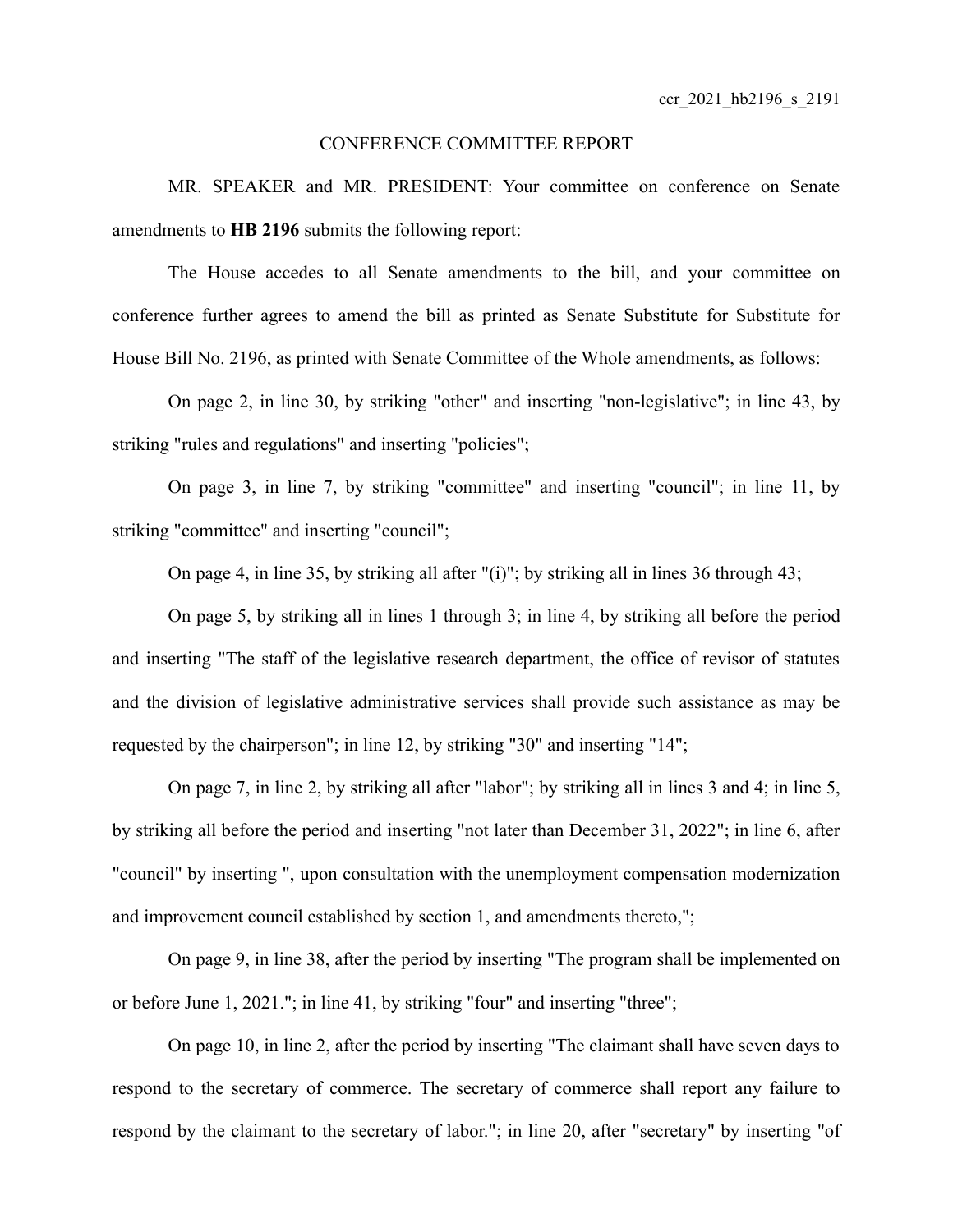commerce and the secretary of labor"; in line 21, by striking ", including" and inserting "and share"; in line 24, after "secretary" by inserting "of commerce"; in line 25, by striking the second "claimant" and inserting "contact";

On page 11, by striking all in lines 24 through 43;

By striking all on page 12;

On page 13, by striking all in lines 1 through 4 and inserting:

"New Sec. 6. Notwithstanding the provisions of chapter 1 of the 2020 Special Session Laws of Kansas, any other statute, any appropriation act or any other provision of this act: (a) For the fiscal years ending June 30, 2021, and June 30, 2022, on or before July 15, 2021, the director of the budget shall determine the amount of moneys received by the state that are identified as moneys from the federal government for aid to the state of Kansas for coronavirus relief as appropriated in the following acts that are eligible to be used for employment security, may be expended at the discretion of the state, in compliance with the office of management and budget's uniform administrative requirements, cost principles and audit requirements for federal awards, and are unencumbered: (1) The federal CARES act, public law 116-136, the federal coronavirus preparedness and response supplemental appropriation act, 2020, public law 116- 123, the federal families first coronavirus response act, public law 116-127, and the federal paycheck protection program and health care enhancement act, public law 116-139; (2) the federal consolidated appropriations act, 2021, public law 116-260; (3) the American rescue plan act of 2021, public law 117-2; and (4) any other federal law that appropriates moneys to the state for aid for coronavirus relief. If the state receives any such moneys from the federal government for aid to the state of Kansas for coronavirus relief after July 15, 2021, the director of the budget shall also identify such moneys for the purposes of fulfilling the transfers required by this section.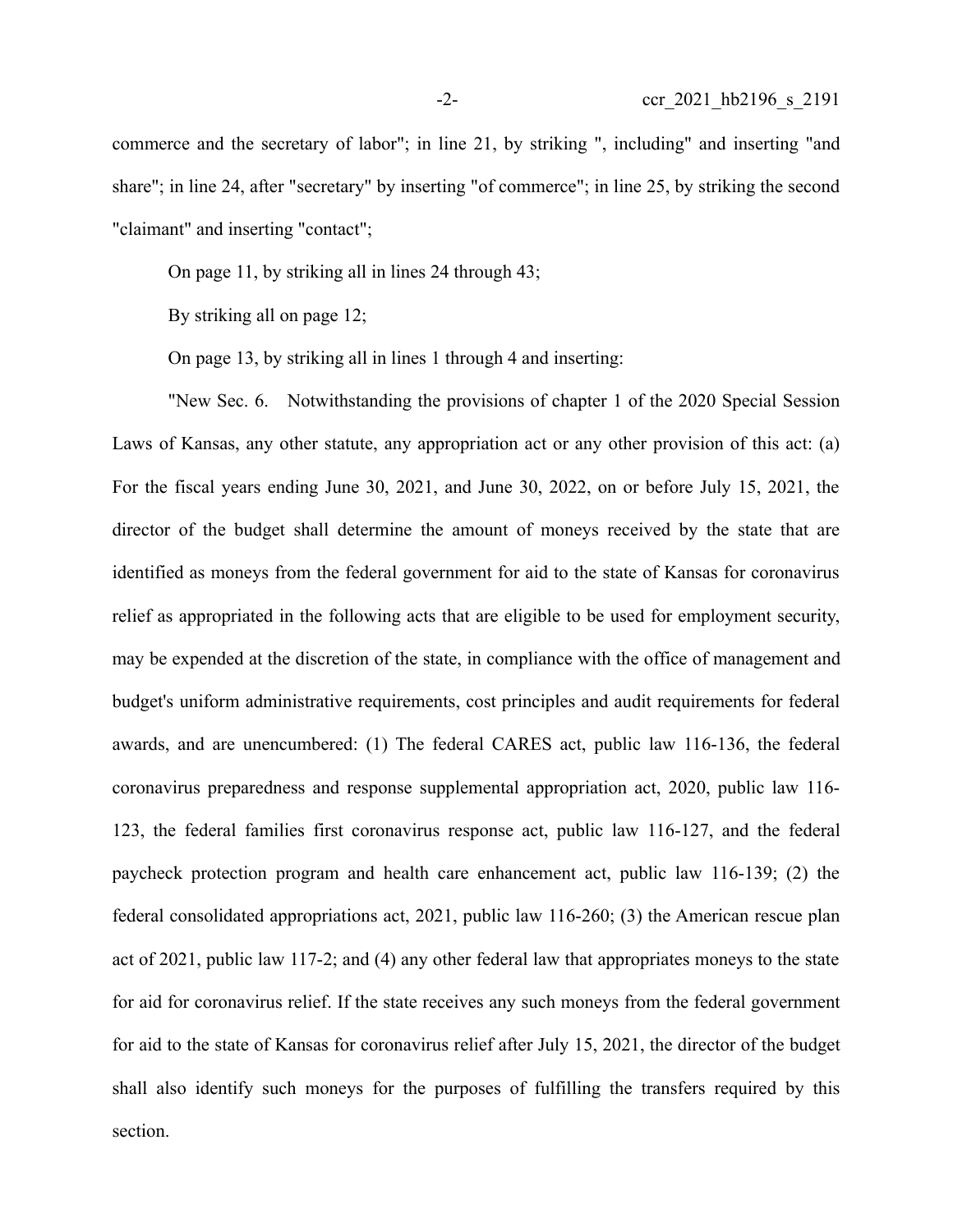(b) Of such identified moneys, the director of the budget shall determine in the aggregate an amount equal to \$250,000,000 available in special revenue funds. If such identified moneys in the aggregate are less than \$250,000,000, the director of the budget shall determine the maximum amount available. The director of the budget shall certify the amount so determined from each fund to the director of accounts and reports and, at the same time as such certification is transmitted to the director of accounts and reports, shall transmit a copy of such certification to the director of legislative research. Upon receipt of each such certification, or as soon thereafter as moneys are available, the director of accounts and reports shall immediately transfer an aggregate amount equal to such certification and in the aggregate, an amount equal to \$250,000,000 if available from such funds to the employment security fund (296-00-7056-7200) of the department of labor for the purpose of funding the employment security fund.

(c) Of such identified moneys, the director of the budget shall further determine in the aggregate an additional amount equal to \$250,000,000 available in special revenue funds. If such identified moneys in the aggregate are less than \$250,000,000, the director of the budget shall determine the maximum additional amount available. The director of the budget shall certify the amount so determined from each fund to the director of accounts and reports and, at the same time as such certification is transmitted to the director of accounts and reports, shall transmit a copy of such certification to the director of legislative research. Upon receipt of each such certification, or as soon thereafter as moneys are available, the director of accounts and reports shall immediately transfer an aggregate amount equal to such certification and in the aggregate, an amount equal to \$250,000,000 if available from such funds to the legislature employment security fund of the legislative coordinating council.

(d) Upon a determination of the dollar amount of improper payments by the audit of the department of labor in accordance with section  $1(g)$ , and amendments thereto, the unemployment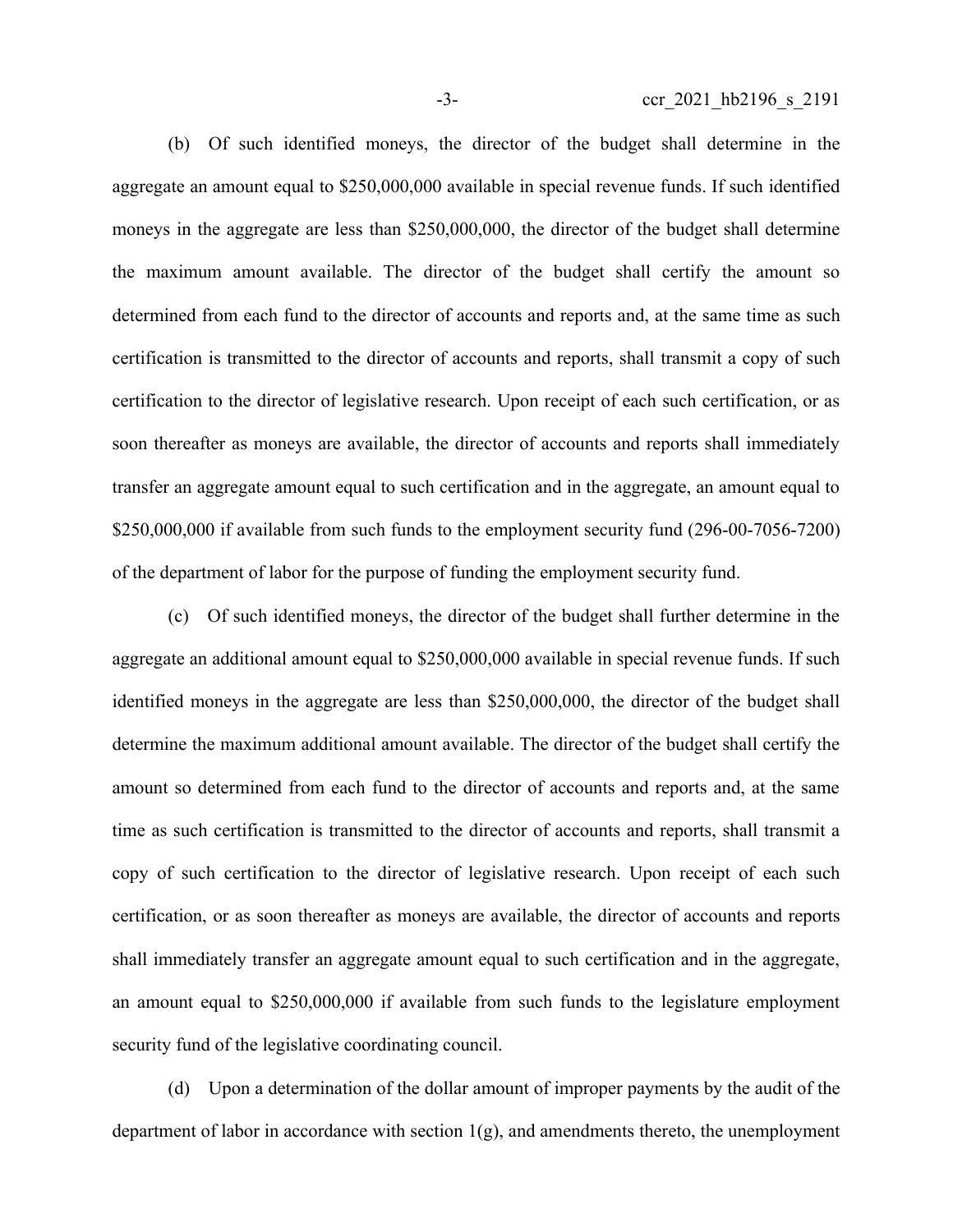compensation modernization and improvement council shall report such dollar amount immediately in writing to the division of the budget. Upon receipt of such report, the director of the budget shall certify the dollar amount identified by the audit and transmit a copy of such report and certification to members of the legislative coordinating council and the director of legislative research.

(e) If the amount of improper payments determined by such audit or the amount of any improper payments made during April 1, 2022, through December 31, 2022, as determined by the secretary following the review of the information as provided in K.S.A. 44-710b(e), and amendments thereto, or both such amounts added together, exceed the amounts transferred pursuant to subsections (b) and (c), the secretary shall certify such amount to the director of the budget. The director of the budget shall certify the amount of additional moneys identified under subsection (a) determined to be available from each fund to the director of accounts and reports and, at the same time as such certification is transmitted to the director of accounts and reports, shall transmit a copy of such certification to members of the legislative coordinating council and the director of legislative research. Upon receipt of each such certification, or as soon thereafter as moneys are available, the director of accounts and reports shall immediately transfer an aggregate amount equal to such certification if available from such funds to the legislature employment security fund of the legislative coordinating council.

(f) Upon receipt of any reports or certifications, the legislative coordinating council shall notify the legislative budget committee and forward a copy of such information to the committee. The legislative budget committee shall meet and review such information and shall report such committee's recommendation to the legislative coordinating council. After receiving recommendations from the legislative budget committee, the legislative coordinating council may authorize the transfer moneys in an amount not to exceed the amounts certified of improper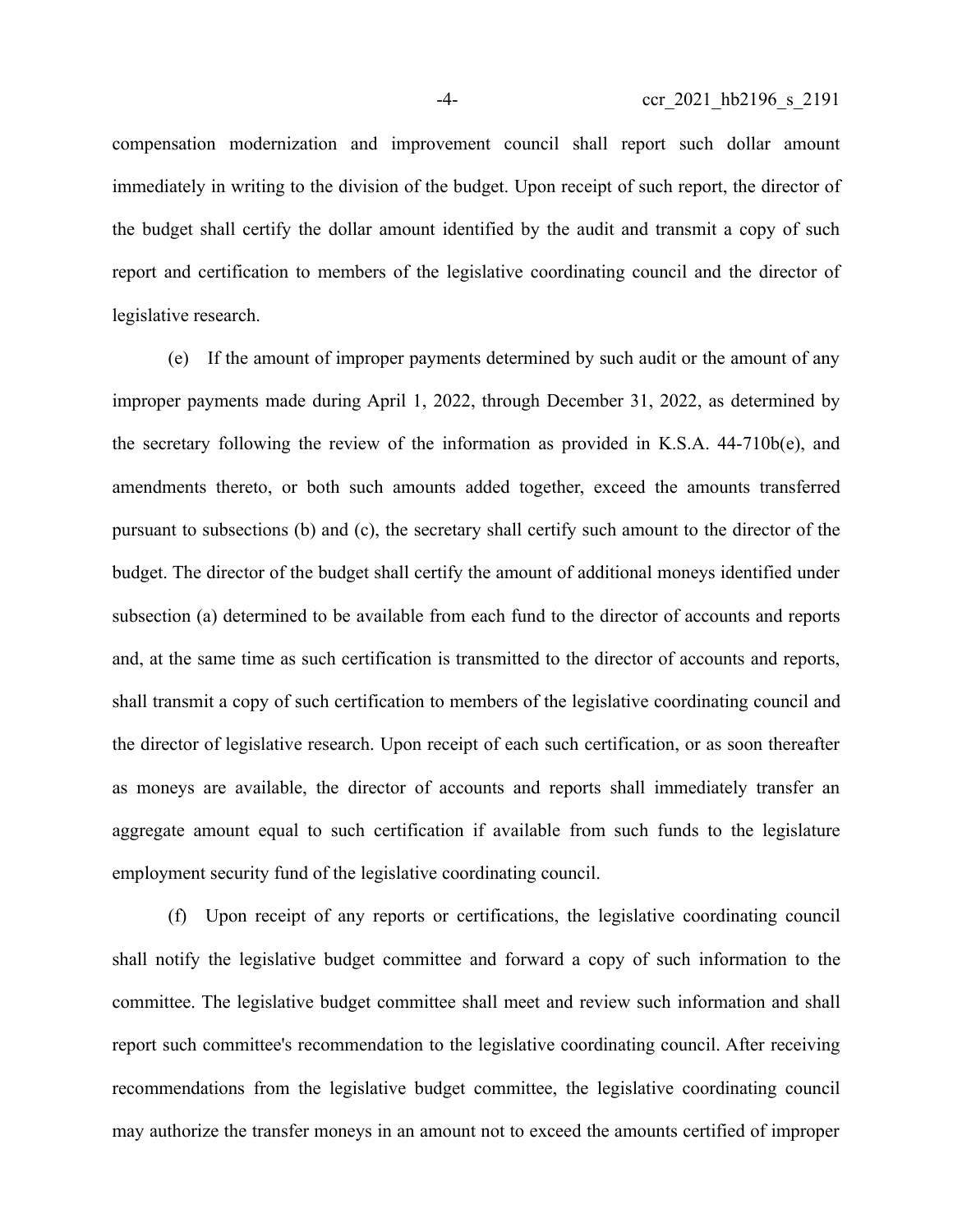payments from the legislature employment security fund to the employment security fund of the department of labor. Such transfers may be approved by the members of the legislative coordinating council, as provided in K.S.A. 46-1202, and amendments thereto, acting on this matter, which is hereby characterized as a matter of legislative delegation, except that such transfers may also be approved while the legislature is in session.

(g) There is hereby established in the state treasury the legislature employment security fund which shall be administered by the legislative coordinating council. All expenditures from the legislature employment security fund shall be for the purposes of funding the employment security fund for improper payments. All expenditures from the legislature employment security fund shall be made in accordance with appropriation acts upon warrants of the director of accounts and reports issued pursuant to vouchers approved by the chairperson of the legislative coordinating council or the designee of the chairperson.

(h) As used in this act, "improper payment amounts" or "improper payments" means any payment that should not have been made or that was made in an incorrect amount under statutory, contractual, administrative or other legally applicable requirements and includes any payment to an ineligible recipient.";

Also on page 13, following line 42, by inserting:

"New Sec. 8. During the fiscal years ending June 30, 2021, and June 30, 2022, on the effective date of this act, no state agency named in this or other appropriation act of the 2021 regular session of the legislature shall expend any moneys appropriated from the state general fund or from any special revenue fund or funds for fiscal years 2021 and 2022 as authorized by chapter 5 of the 2020 Session Laws of Kansas or any appropriation act of the 2021 regular session of the legislature for the purposes of entering into a contract or agreement with any party to make any changes, improvements or upgrades to the technology infrastructure for claims,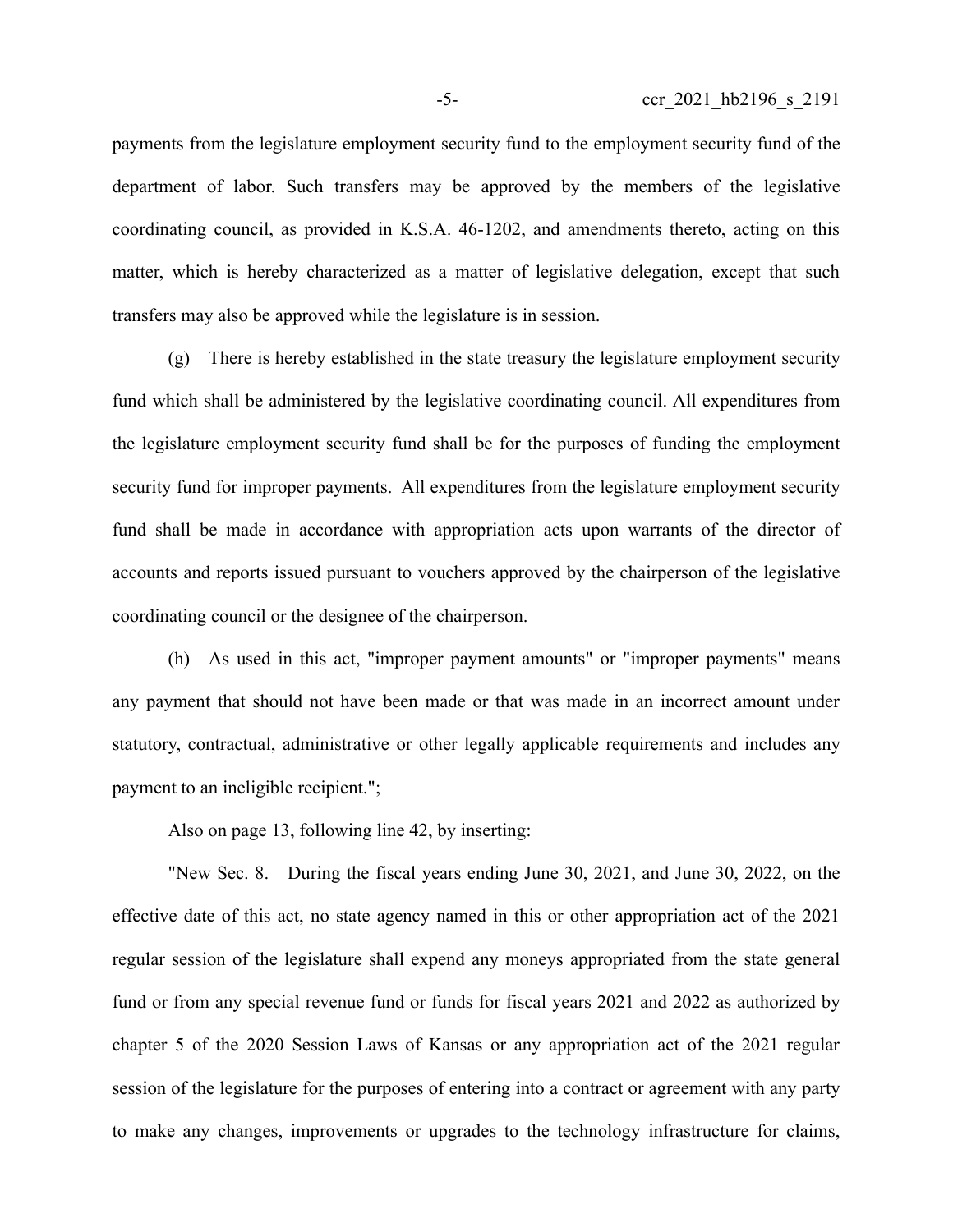benefits and system integrity or to the methods for information and data sharing concerning Kansas unemployment benefits unless and until: (a) The unemployment compensation modernization and improvement council, created by section 1, and amendments thereto, has reviewed the information technology system, technology and platform specifications pursuant to the provisions of section 2, and amendments thereto, and made a recommendation to the legislative coordinating council; and (b) the legislative coordinating council has reviewed any such specifications and any such recommendations. Such legislative coordinating council review shall take place within 60 days of the last date of accepting bids on the modernization project. After the requesting state agency receives a report from the legislative coordinating council regarding such council's review, such state agency is authorized to expend all approved moneys lawfully credited to and available in such fund or funds during the fiscal years ending June 30, 2021, and June 30, 2022.

New Sec. 9. Notwithstanding the provisions of K.S.A. 75-37,102(b), and amendments thereto, for the purposes of selecting a vendor to perform the unemployment insurance modernization project authorized by section 2, and amendments thereto, the procurement negotiating committee shall be composed of: (a) The director of purchases, or a person designated by the director; (b) the chairperson of the joint committee on information technology pursuant to the provisions of K.S.A. 46-2101, and amendments thereto; and (c) the secretary of administration, or a person designated by the secretary or, if a procurement involves information technology or services, the executive chief information technology officer or a person designated by the executive chief information technology officer.

New Sec. 10. (a) The secretary of labor shall develop a form for use by claimants to establish their identity before a law enforcement officer of a Kansas law enforcement agency for the purpose of facilitating the receipt of unemployment insurance benefits. The form may be in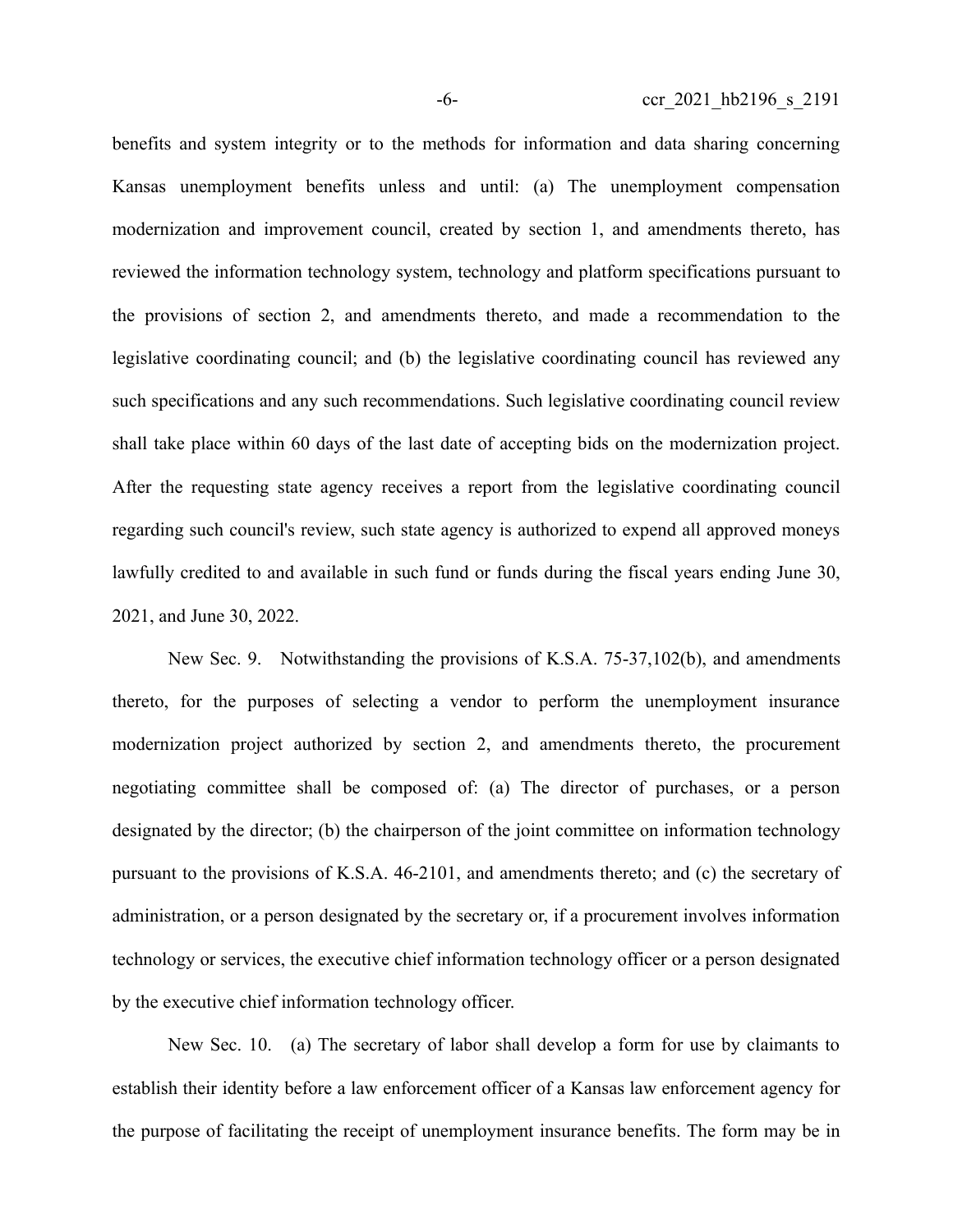electronic or paper format and may be transmitted or processed in electronic format if safeguards are made to protect any confidential information of the claimant. Use of the form by a claimant shall not be a requirement to receive unemployment benefits. The form shall be distributed to participating law enforcement agencies upon request and shall be provided to claimants at the time a claim for benefits is submitted. The form shall also be made readily available on the department of labor's website. The form shall be no more than one page in length, include space for the claimant's name, address, phone number if any, email address if any, date of birth and social security number and include instructions for the use of the form for the claimant and the law enforcement agency. The form shall specify permitted identity verification documentation that may be submitted to the law enforcement officer by the claimant to establish the claimant's identity. The permitted forms of identity verification documentation shall be documents to establish identity or documents to establish both identity and employment authorization acceptable for federal form I-9, employment eligibility verification, pursuant to 8 C.F.R. 274a.2 as in effect on the effective date of this act. The form shall be developed and made available within seven days of the effective date of this act. Law enforcement agencies shall not be required to participate in the provisions of this section.

(b) Upon receipt of the form, a claimant may present the form to a participating law enforcement agency with jurisdiction over the location of the claimant's residence or last known place of employment in Kansas and submit documentation as required by the form for verification by the law enforcement agency. The claimant may present the form to a participating law enforcement agency that does not have jurisdiction over the location of the claimant's residence or last known place of employment if no law enforcement agency with such jurisdiction has agreed to participate and the secretary has approved such submission. If a law enforcement officer of the law enforcement agency examines and finds the documentation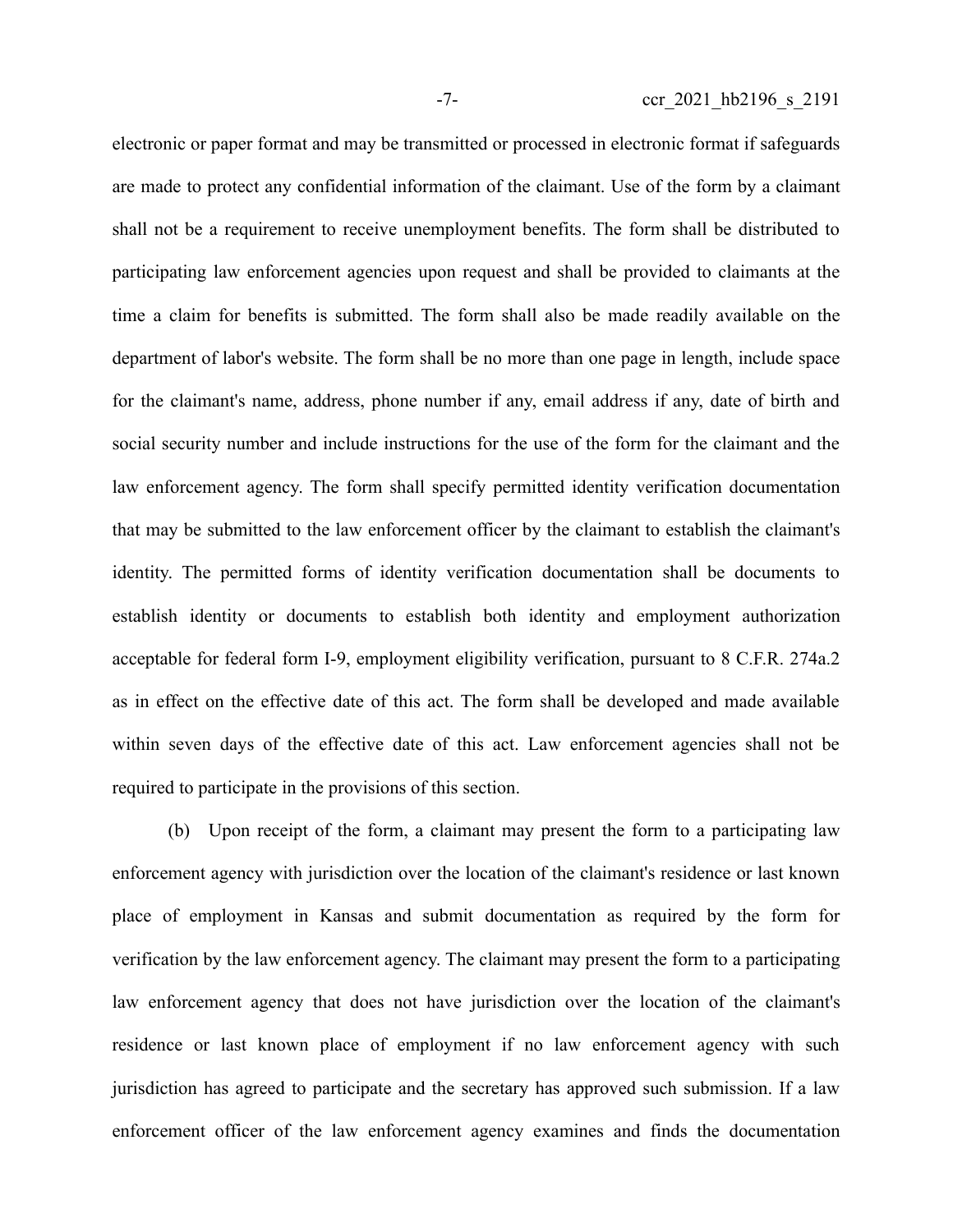submitted by the claimant valid and sufficient to establish the claimant's identity, the law enforcement officer shall complete or verify the form and the law enforcement agency shall submit the form to the department of labor as provided by the instructions.

(c) The secretary shall presume a claimant's identity has been confirmed for purposes of the employment security law upon submission of a properly completed form to the secretary by the law enforcement agency on behalf of the claimant. The presumption may be overcome by direct and credible information to the contrary.

(d) The law enforcement officer, law enforcement agency, the state or any political subdivision of the state that employs a law enforcement officer providing identity verification as provided by this section for the department of labor, shall have immunity from any civil or criminal liability for such verification action if the law enforcement officer acts in good faith and exercises due care. Participation and verification of a claimant's identity as provided by this section by a law enforcement agency or law enforcement officer shall constitute a discretionary function or duty for purposes of the Kansas tort claims act.

(e) This section shall be a part of and supplemental to the employment security law.";

On page 51, in line 9, after the first "for" by inserting "a";

On page 83, in line 15, after " $(b)$ " by inserting " $(1)$ "; in line 20, by striking " $(c)$ " and inserting "(2)"; in line 21, after the second comma by inserting "to";

On page 91, in line 12, after "were" by inserting "an improper payment or";

On page 92, in line 37, by striking "unemployment insurance" and inserting "employment security";

On page 100, in line 17, by striking "2" and inserting "5"; in line 20, by striking all after "person"; in line 21, by striking "nation,";

And by renumbering sections accordingly;